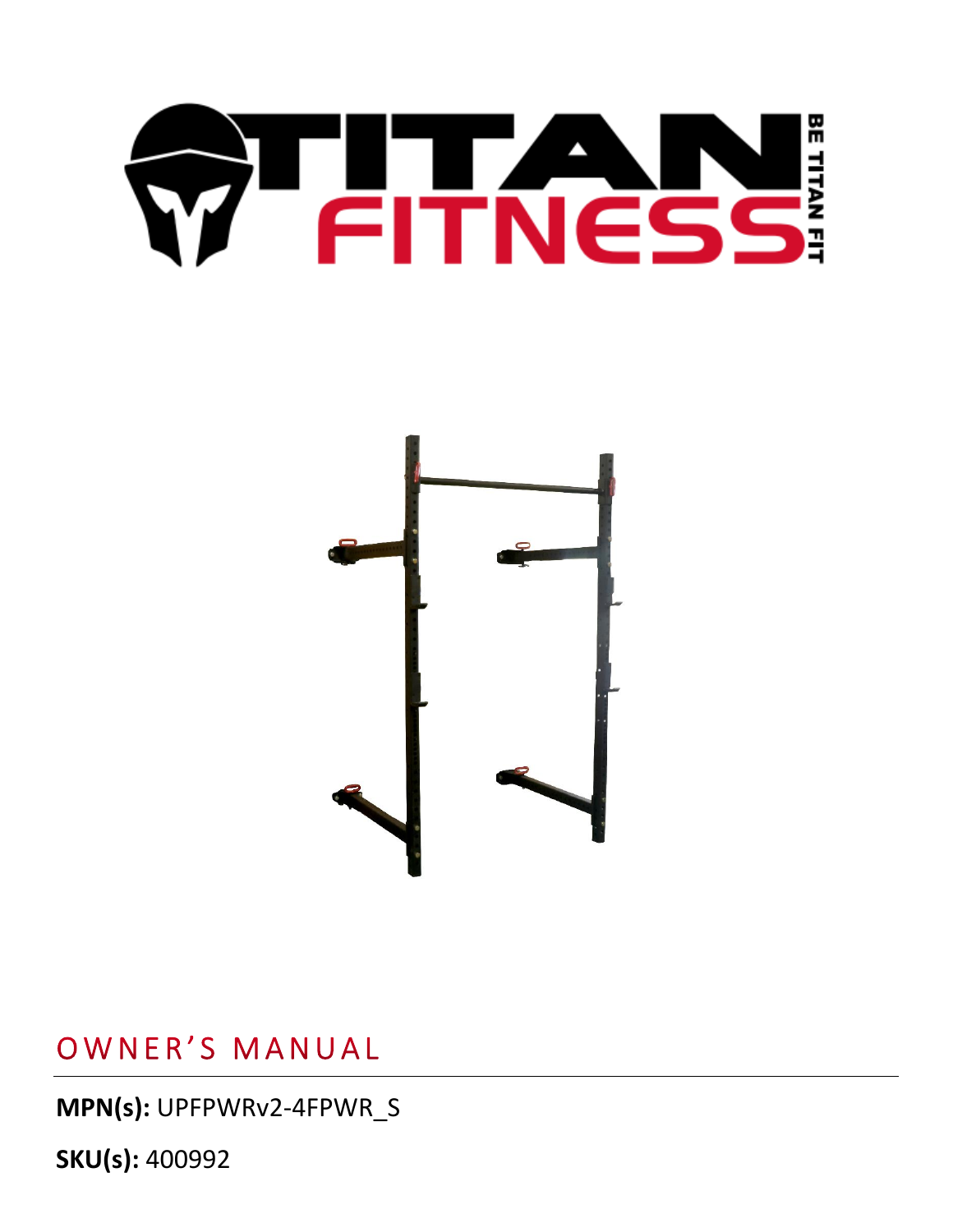# PARTS DIAGRAM - UPFPWRv2



| <b>KEY</b> | <b>DESCRIPTION</b>  | <b>QTY</b> |
|------------|---------------------|------------|
| (1)        | <b>UPRIGHT POST</b> | x2         |
| (2)        | <b>TUBE END CAP</b> | x2         |
| (3)        | <b>PULL-UP BAR</b>  | x1         |

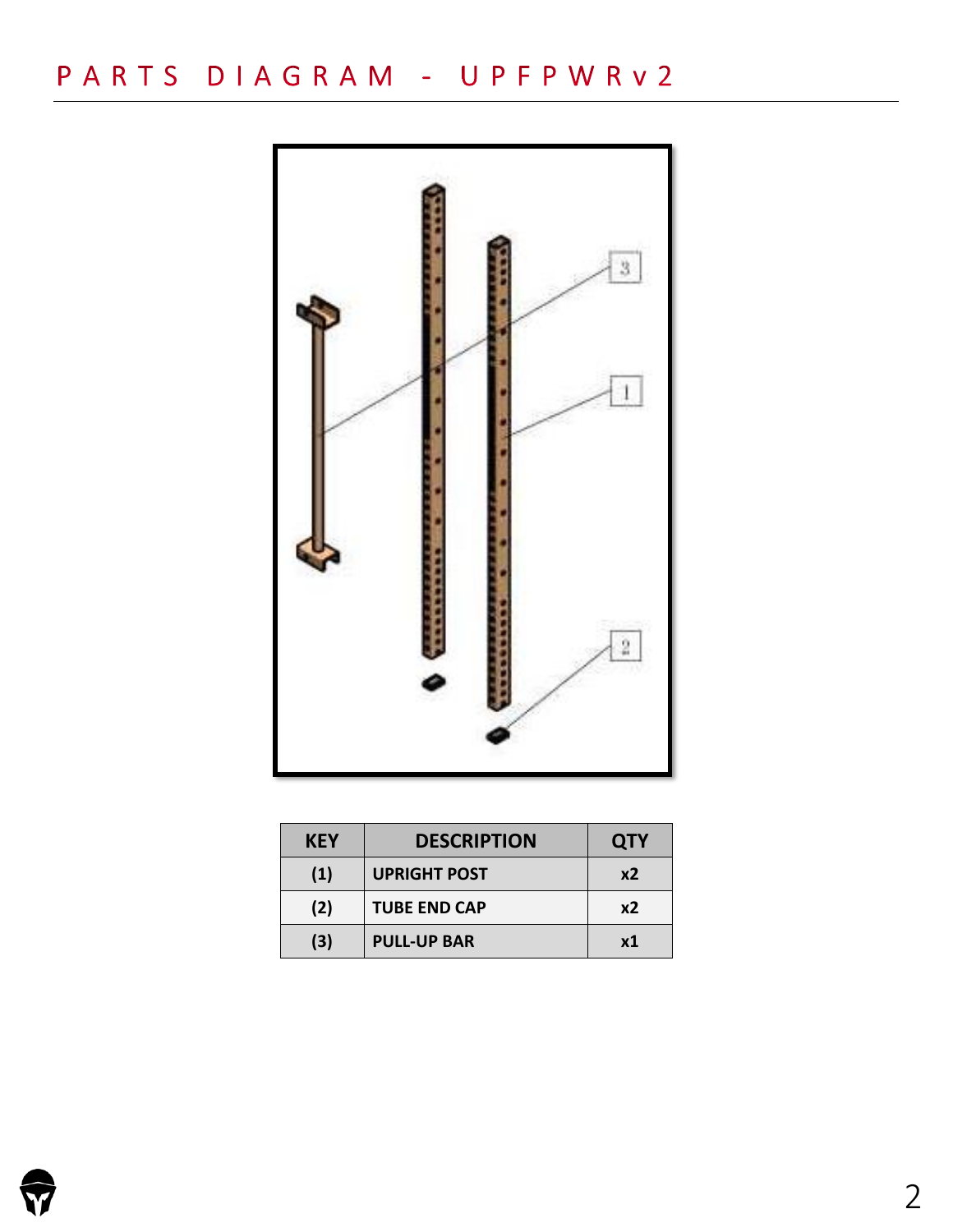

| <b>KEY</b> | <b>DESCRIPTION</b>           |                |
|------------|------------------------------|----------------|
| (1)        | SIDE BRACE $-1$              | x2             |
| (2)        | SIDE BRACE $-2$              | x <sub>2</sub> |
| (3)        | <b>JHOOK - LEFT</b>          | x <sub>2</sub> |
| (4)        | <b>JHOOK - RIGHT</b>         | x2             |
| (5)        | <b>HINGE PIN @16x100x3.2</b> | x4             |
| (6)        | PULL-UP BAR PIN @16x100x6    | $x^2$          |
| (7)        | <b>PIN LOCK</b>              | x <sub>2</sub> |
| (8)        | HEX BOLT M16x110             | x8             |
| (9)        | <b>FLAT WASHER M16</b>       | <b>x8</b>      |
| (10)       | <b>SPRING WASHER M16</b>     | <b>x8</b>      |
| (11)       | <b>HEX NUT M16</b>           | x8             |
| (12)       | <b>COTTER PIN</b>            | <b>x4</b>      |